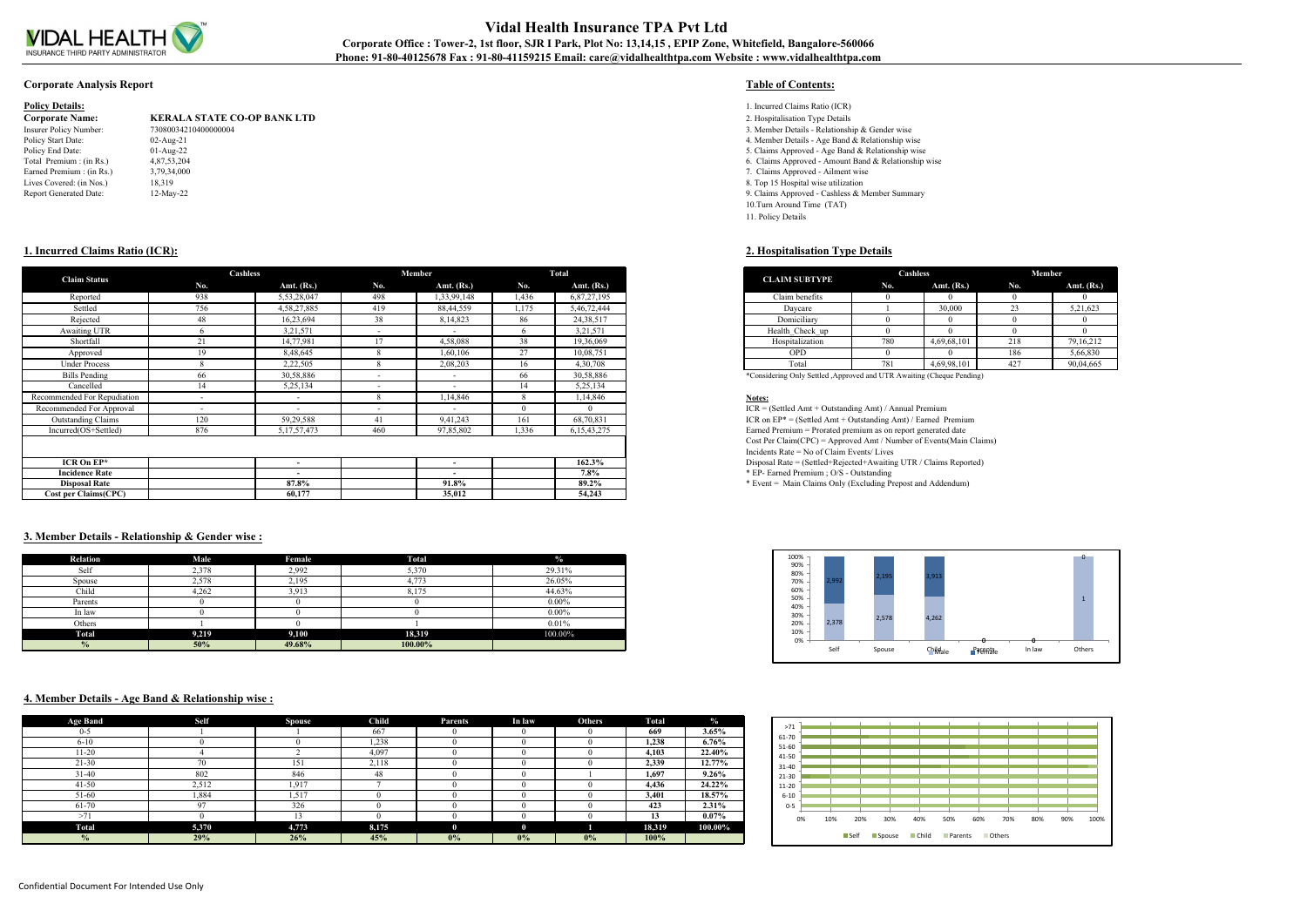# **5. Claims Approved - Age Band & Relationship wise :**

|                 | Self |             |        | <b>Spouse</b>  |     | <b>Child</b> |     | Parents    | In-law's |              |       | Others       |             | Total        | Total %   |         |
|-----------------|------|-------------|--------|----------------|-----|--------------|-----|------------|----------|--------------|-------|--------------|-------------|--------------|-----------|---------|
| <b>Age Band</b> | No.  | Amt. (Rs.)  | No.    | Amt. (Rs.)     | No. | Amt. (Rs.)   | No. | Amt. (Rs.) | No.      | Amt. $(Rs.)$ | No.   | Amt. $(Rs.)$ | No.         | Amt. $(Rs.)$ | No. %     | Amt. %  |
| $0 - 5$         |      |             |        |                | 46  | 7,70,627     |     |            |          |              |       |              |             | 7,70,627     |           |         |
| $6 - 10$        |      |             |        |                | 35  | 6,60,814     |     |            |          |              |       |              | 6,60,814    | $3\%$        | 101<br>l% |         |
| $11 - 20$       |      |             |        |                | 97  | 33,91,983    |     |            |          |              |       |              | 33,91,983   | $8\%$        | 6%        |         |
| $21 - 30$       |      | 2,16,845    | $\sim$ | 15,69,495      | 68  | 34,47,207    |     |            |          |              |       | 100          | 52, 33, 547 | 8%           | 9%        |         |
| $31 - 40$       |      | 21,85,539   | 65     | 25,75,862      |     |              |     |            |          |              |       | 131          | 47,61,401   | 11%          | 9%        |         |
| $41 - 50$       |      | 1,08,95,377 | 129    | 63,48,651      |     |              |     |            |          |              |       | 346          | 1,72,44,028 | 29%          | 31%       |         |
| 51-60           | 200  | 1,18,86,074 | 148    | 75,47,952      |     |              |     |            |          |              |       |              | 357         | 1,94,34,026  | 30%       | 35%     |
| 61-70           |      | 8,72,775    |        | 33,68,129      |     |              |     |            |          |              |       |              |             | 42,40,904    | $7\%$     | 8%      |
|                 |      |             |        | 2,65,436       |     |              |     |            |          |              |       |              |             | 2,65,436     |           |         |
| <b>Total</b>    | 524  | 2,60,56,610 | 438    | 2, 16, 75, 525 | 246 | 82,70,631    |     |            |          |              |       |              | 1.208       | 5,60,02,766  | 100%      | $100\%$ |
| Total%          | 43%  | 47%         | 36%    | 39%            | 20% | 15%          | 0%  | $0\%$      | $0\%$    | $0\%$        | $0\%$ | $0\%$        | 100%        | 100%         |           |         |

\* Count is only for Approved Claims(Settled and Awaiting UTR(Cheque Pending)) .

# **6. Claims Approved - Amount Band & Relationship wise :**

| <b>Amt Band</b>                                                                 | <b>Self</b> |              |     | <b>Spouse</b>  |                      | <b>Child</b> |       | Parent       | In-law's |              |               | <b>Others</b> |       | Total        | Total % |          |
|---------------------------------------------------------------------------------|-------------|--------------|-----|----------------|----------------------|--------------|-------|--------------|----------|--------------|---------------|---------------|-------|--------------|---------|----------|
|                                                                                 | No.         | Amt. $(Rs.)$ | No. | Amt. (Rs.)     | No.                  | Amt. $(Rs.)$ | No.   | Amt. $(Rs.)$ | No.      | Amt. $(Rs.)$ | N0. .         | Amt. $(Rs.)$  | No.   | Amt. $(Rs.)$ | No. $%$ | Amt. $%$ |
| $0-10K$                                                                         |             | 6,15,873     |     | 5,38,470       | $\overline{a}$       | 3,95,036     |       |              |          |              |               |               | 301   | 15,49,379    | 25%     | 3%       |
| 10K-20K                                                                         |             | 14,80,423    | 83  | 11,84,885      | 55                   | 8,42,110     |       |              |          |              |               |               | 230   | 35,07,418    | 19%     | 6%       |
| 20K-30K                                                                         |             | 19,46,690    |     | 15,95,217      |                      | 7,66,457     |       |              |          |              |               |               | 162   | 43,08,364    | 13%     | $8\%$    |
| 30K-40K                                                                         |             | 13,02,346    |     | 13,47,298      | $\sqrt{2}$           | 4,48,421     |       |              |          |              |               |               | 86    | 30,98,065    | $7\%$   | $6\%$    |
| 40K-50K                                                                         |             | 15,38,369    |     | 13,67,812      | 18                   | 8,24,817     |       |              |          |              |               |               |       | 37, 30, 998  | $7\%$   | $7\%$    |
| 50K-60K                                                                         |             | 16,38,091    |     | 12,07,795      |                      | 7,07,499     |       |              |          |              |               |               | 65.   | 35,53,385    | 5%      | $6\%$    |
| 60K-70K                                                                         |             | 11,57,519    |     | 8,35,960       | 1 <sub>2</sub><br>12 | 7,95,471     |       |              |          |              |               |               |       | 27,88,950    | $4\%$   | $5\%$    |
| 70K-80K                                                                         |             | 10,57,723    |     | 20,26,186      |                      | 6,63,581     |       |              |          |              |               |               | 50    | 37,47,490    | $4\%$   |          |
| 80K-90K                                                                         |             | 12,60,825    |     | 11,89,148      |                      | 2,53,005     |       |              |          |              |               |               | 22    | 27,02,978    | $3\%$   | $5\%$    |
| 90K-100K                                                                        |             | 18,04,113    |     | 7,56,144       |                      | 1,88,418     |       |              |          |              |               |               | 28.   | 27,48,675    | 2%      |          |
| >100K                                                                           | -66         | 1,22,54,638  |     | 96,26,610      | 14                   | 23,85,816    |       |              |          |              |               |               | 130   | 2,42,67,064  | $11\%$  | 43%      |
| <b>Total</b>                                                                    | 524         | 2,60,56,610  | 438 | 2, 16, 75, 525 | 246                  | 82,70,631    |       |              |          |              |               |               | 1.208 | 5,60,02,766  | 100%    | 100%     |
| Total%                                                                          | 43%         | 47%          | 36% | 39%            | 20%                  | 15%          | $0\%$ | $0\%$        | $0\%$    | $0\%$        | $\frac{1}{2}$ | $0\%$         | 100%  | $100\%$      |         |          |
| * Count is only for Approved Claims (Settled and Awaiting UTR (Cheque Pending)) |             |              |     |                |                      |              |       |              |          |              |               |               |       |              |         |          |

\* Count is only for Approved Claims(Settled and Awaiting UTR (Cheque Pending)) .

\* Banding for Incurred Amount

# **7. Claims Approved - Top 15 Ailment wise :**

| <b>AILMENT_GROUP</b>     | <b>Self</b>    |              |                | <b>Spouse</b>  |     | <b>Child</b> |                          | Parent                   | In-law's                                             |                          |                          | Others       |                 | Total       |           | Total %  |
|--------------------------|----------------|--------------|----------------|----------------|-----|--------------|--------------------------|--------------------------|------------------------------------------------------|--------------------------|--------------------------|--------------|-----------------|-------------|-----------|----------|
|                          | No.            | Amt. $(Rs.)$ | No.            | Amt. $(Rs.)$   | No. | Amt. (Rs.)   | No.                      | Amt. $(Rs.)$             | No.                                                  | Amt. $(Rs.)$             | No.                      | Amt. $(Rs.)$ | No.             | Amt. (Rs.)  | No. %     | Amt. $%$ |
| <b>ARTHROPATHIES</b>     | 18             | 12,24,223    |                | 5,77,240       |     | 1,84,026     | $\sim$                   | $\sim$                   |                                                      | $\sim$                   | $\sim$                   | $\sim$       | 29              | 19,85,489   | $2.40\%$  | $3.55\%$ |
| <b>CIRCULATORY</b>       | 48             | 46,84,577    | 51             | 34,43,794      |     | 1,12,963     |                          |                          | $\sim$<br>$\overline{\phantom{a}}$                   |                          |                          |              | 102             | 82,41,334   | $8.44\%$  | 14.72%   |
| <b>CLINICAL FINDINGS</b> | 44             | 17,64,001    | 34             | 16,53,019      | 36  | 11,24,897    |                          | $\sim$                   | $\overline{\phantom{0}}$                             |                          |                          |              | 114             | 45,41,917   | $9.44\%$  | $8.11\%$ |
| <b>DIGESTIVE</b>         | 40             | 21,37,284    | 23             | 14,40,074      |     | 4,96,242     |                          |                          |                                                      |                          |                          |              | 79              | 40,73,600   | $6.54\%$  | $7.27\%$ |
| <b>ENDOCRINE</b>         |                | 4, 21, 713   | 14             | 3,99,393       |     | 1,56,664     | $\overline{\phantom{0}}$ | $\sim$                   | $\overline{\phantom{0}}$<br>$\overline{\phantom{a}}$ |                          |                          |              | 30              | 9,77,770    | 2.48%     | 1.75%    |
| EYE                      | 20             | 4,25,804     | 14             | 3,55,731       |     | 1,23,739     | $\overline{\phantom{a}}$ | $\overline{\phantom{0}}$ | $\overline{\phantom{a}}$                             |                          |                          |              | 39              | 9,05,274    | $3.23\%$  | $1.62\%$ |
| <b>INFECTIOUS</b>        |                | 1,41,320     | 1 <sub>0</sub> | 1,68,572       |     | 2,50,585     | $\overline{\phantom{a}}$ | $\sim$                   |                                                      | $\sim$                   |                          |              | 35              | 5,60,477    | 2.90%     | $1.00\%$ |
| INJURY                   |                | 12,51,230    |                | 9,38,211       |     | 4,82,502     | $\sim$                   | $\sim$                   |                                                      | $\overline{\phantom{0}}$ |                          |              | 49              | 26,71,943   | 4.06%     | $4.77\%$ |
| <b>NEOPLASM</b>          | 66             | 41, 43, 382  | 51             | 23,67,685      |     | 5,77,826     | $\overline{\phantom{0}}$ | $\sim$                   |                                                      | $\overline{\phantom{0}}$ |                          |              | 130             | 70,88,893   | 10.76%    | 12.66%   |
| <b>NERVOUS</b>           |                | 1,96,641     |                | 6,16,551       |     | 2,00,330     |                          |                          |                                                      | $\overline{\phantom{0}}$ |                          |              | 22              | 10,13,522   | $1.82\%$  | $1.81\%$ |
| <b>PREGNANCY</b>         |                | 5,37,978     | 30             | 12,81,946      |     | 1,61,107     | $\sim$                   |                          |                                                      | $\sim$                   |                          |              | 49              | 19,81,031   | 4.06%     | $3.54\%$ |
| <b>RESPIRATORY</b>       |                | 12,17,394    | 28             | 6,80,306       | 55  | 13,10,835    | $\sim$                   | $\sim$                   |                                                      | $\overline{\phantom{0}}$ | $\overline{\phantom{a}}$ | $\sim$       | 124             | 32,08,535   | $10.26\%$ | $5.73\%$ |
| SKIN                     |                | 2,60,471     | 18             | 8,97,872       |     | 2,28,019     | $\overline{\phantom{a}}$ | $\sim$                   |                                                      | $\sim$                   |                          |              | 35              | 13,86,362   | $2.90\%$  | $2.48\%$ |
| <b>UROLOGY</b>           | 58             | 23,05,005    | 60             | 27,90,555      |     | 12,00,268    |                          |                          |                                                      |                          |                          |              | 134             | 62,95,828   | 11.09%    | 11.24%   |
| <b>OTHERS</b>            | 105            | 51,86,344    | 65             | 39, 36, 459    | 28  | 11,55,873    | $\sim$                   | $\sim$                   |                                                      | $\overline{\phantom{0}}$ |                          |              | 198             | 1,02,78,676 | 16.39%    | 18.35%   |
| REST OF THE AILMENTS     | 1 <sub>0</sub> | 1,59,243     | 1 <sub>0</sub> | 1,28,117       |     | 5,04,755     | $\overline{\phantom{a}}$ |                          |                                                      |                          |                          |              | 30 <sup>°</sup> | 7,92,115    | $3.23\%$  | $1.41\%$ |
| Total                    | 524            | 2,60,56,610  | 438            | 2, 16, 75, 525 | 246 | 82,70,631    | $\sim$                   | $\sim$                   |                                                      | $\sim$                   | ٠                        | ٠            | 1,208           | 5,60,02,766 | $100\%$   | $100\%$  |
| Total%                   | 43%            | 47%          | 36%            | 39%            | 20% | 15%          |                          |                          |                                                      |                          |                          |              | 100%            | 100%        |           |          |

\* Count is only for Approved Claims(Settled and Awaiting UTR (Cheque Pending)) .

# **8. Top 15 Cashless Hospital wise utilization :**

| <b>HOSPITAL NAME</b>            | <b>No of Claims</b> | Amt         |
|---------------------------------|---------------------|-------------|
| KIMS (KERALA INSTITUTE OF       | 56                  | 42,01,571   |
| <b>BABY MEMORIAL HOSPITAL</b>   | 48                  | 33, 38, 157 |
| <b>AMRITA INSTITUTE OF</b>      | 34                  | 28,16,078   |
| <b>MALABAR INSTITUTE OF</b>     | 28                  | 25,56,711   |
| <b>LAKESHORE HOSPITAL &amp;</b> | 27                  | 22,90,492   |
| <b>SP FORT HOSPITAL</b>         | 17                  | 17,90,443   |
| POLAKULATH NARAYANAN            | 8                   | 14,64,219   |
| ASTER DM HEALTH CARE PVT        | 15                  | 14,40,341   |
| COSMOPOLITAN HOSPITALS          | 18                  | 13,62,446   |
| <b>CARITAS HOSPITAL</b>         | 16                  | 12,25,435   |
| <b>RAJAGIRI HOSPITAL</b>        | 14                  | 11,80,768   |
| <b>ASTER MIMS KANNUR</b>        | 14                  | 11.59.014   |
| SREE UTHRADOM THIRUNAL          | 19                  | 9,99,166    |
| MEITRA HOSPITAL(A UNIT OF       | 6                   | 9,16,460    |
| N.S. MEMORIAL INSTITUTE OF      | 12.                 | 8.48.902    |

HOSPITAL LTD) HEALTHCARE PROVIDERS l Docume Confidential Document For Intended Use Only